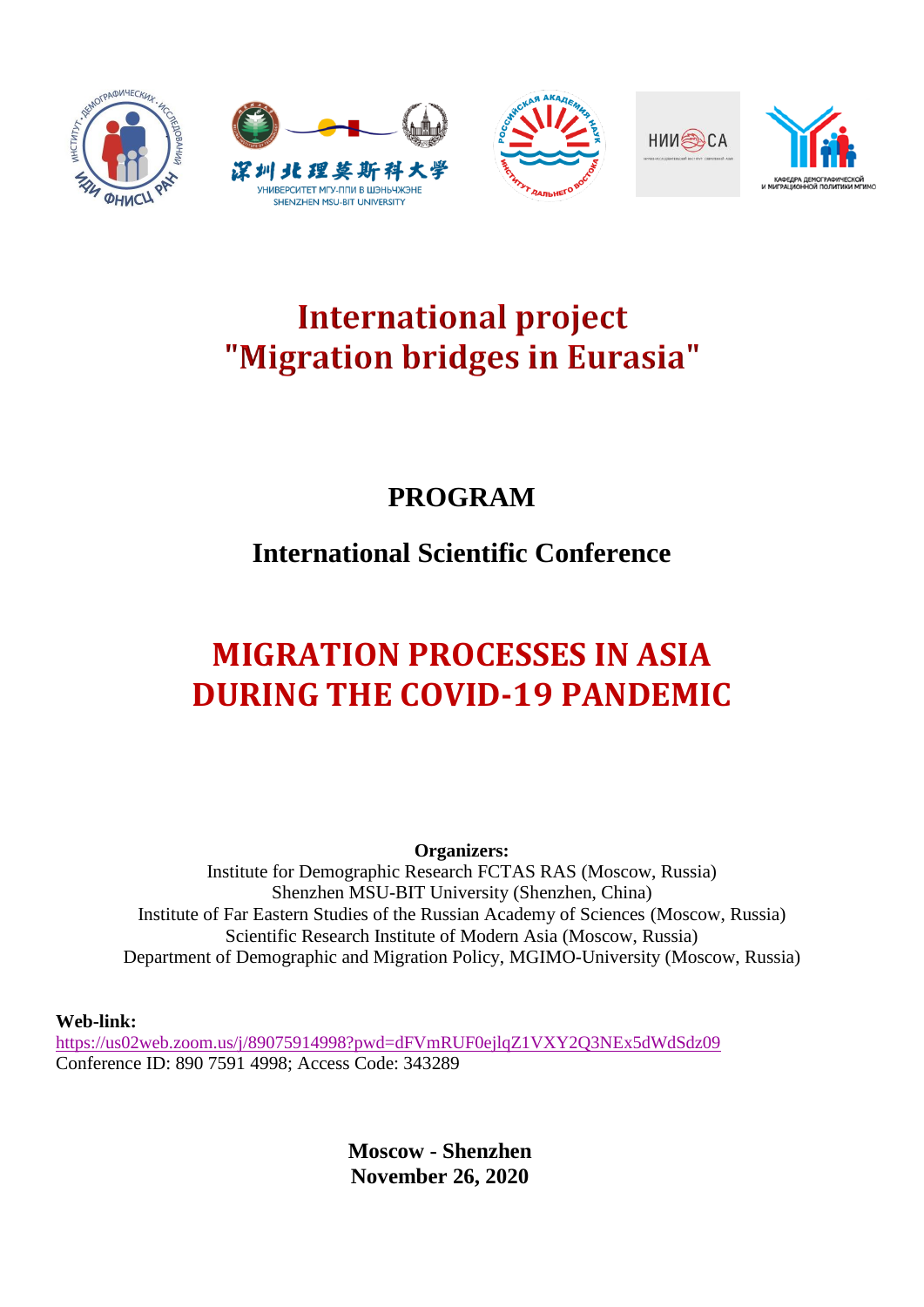**10.00 - 11.40 (Moscow time) 15.00 - 16.40 (Chinese time)**

#### **Conference opening. Plenary session**

#### **Moderator:**

*KHRAMOVA Marina Nikolaevna*, PhD in Physical and Mathematical Sciences, Deputy Director of the Institute for Demographic Research FCTAS RAS, Associate Professor of the Department of demographic and migration policy of MGIMO University, Moscow, Russia

### **GREETING**S

- *RYAZANTSEV Sergey Vasilievich*, Corresponding Member of the RAS, Doctor of Economics, Professor, Director of the Institute for Demographic Research FCTAS RAS, Head of the Department of Demographic and Migration Policy of MGIMO University, Moscow, Russia
- *LI Hezhang*, Doctor of Science, Professor, Rector of Shenzhen MSU-BIT University, Shenzhen, China
- *SHAKHRAY Sergey Mikhailovich*, Doctor of Law, Professor, First Vice-Rector of Shenzhen MSU-BIT University in Shenzhen, Head of the Department of Legal Support of Social and Demographic Processes of the Institute for Demographic Research FCTAS RAS, Moscow, Russia
- *MASLOV Alexey Alexandrovich*, Doctor of Historical Sciences, Professor, Acting Director of the Institute of Far Eastern Studies of the Russian Academy of Sciences, Scientific Director of the Scientific Research Institute of Modern Asia, Moscow, Russia

#### **PLENARY REPORTS** (15 - 20 minutes)

*SHAKHRAY Sergey Mikhailovich*, Doctor of Law, Professor, First Vice-Rector of Shenzhen MSU-BIT University in Shenzhen, Head of the Department of Legal Support of Social and Demographic Processes of the Institute for Demographic Research FCTAS RAS, Moscow, Russia

*Academic mobility problems in the context of COVID-19*

*WANG Shiwei*, PhD, Party Group Member, Political Research Cabinet of Shenzhen, Inspector, Shenzhen, China *Migration issues during the COVID-19 pandemic*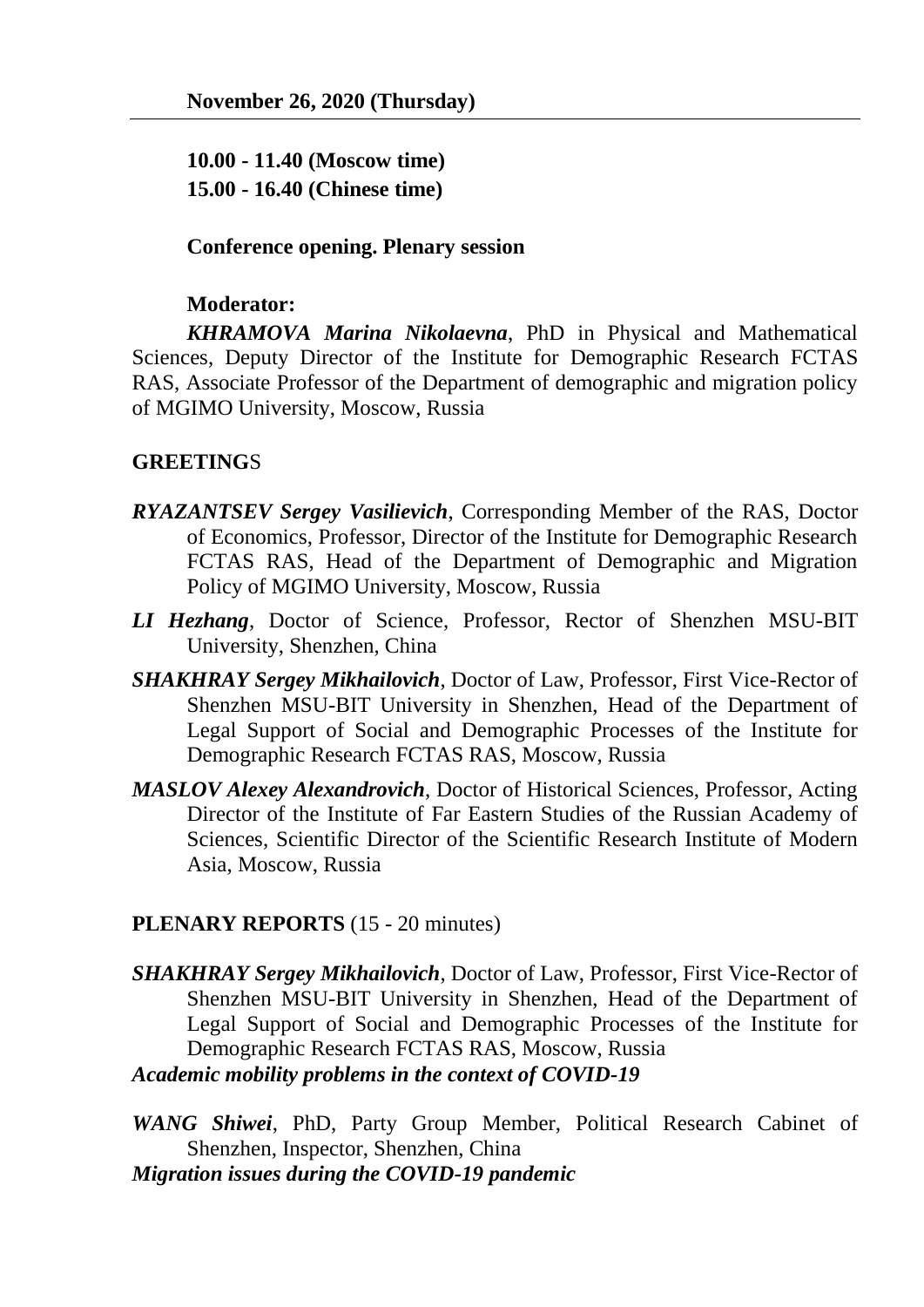- *MASLOV Alexey Alexandrovich*, Doctor of Historical Sciences, Professor, Acting Director of the Institute of Far Eastern Studies of the Russian Academy of Sciences, Scientific Director of the Scientific Research Institute of Modern Asia, Moscow, Russia
- *Migration processes in China during the COVID-19 pandemic*
- *RYAZANTSEV Sergey Vasilievich*, Corresponding Member of the RAS, Doctor of Economics, Professor, Director of the Institute for Demographic Research FCTAS RAS, Head of the Department of Demographic and Migration Policy of MGIMO University, Moscow, Russia *Demographic consequences of COVID-19 for Russia and Asia*
- 
- *GÜLERCE Hakan*, PhD, Professor at the Department of Sociology at Harran University, Şanlıurfa, Turkey
- *The Social Challenges of Syrian Migrants in Turkey during the Covid-19 Pandemic*
- *ZHANG Zhan,* PhD in Political Science, Shenzhen MSU-BIT University, Shenzhen, China; Researcher at the Institute of Modern Asia
- *Population movements in China during the coronavirus pandemic: guidelines and policies*

**Discussion, questions**

**11.40-12.00 (Moscow time) 16.40-17.00 (Chinese time)**

Break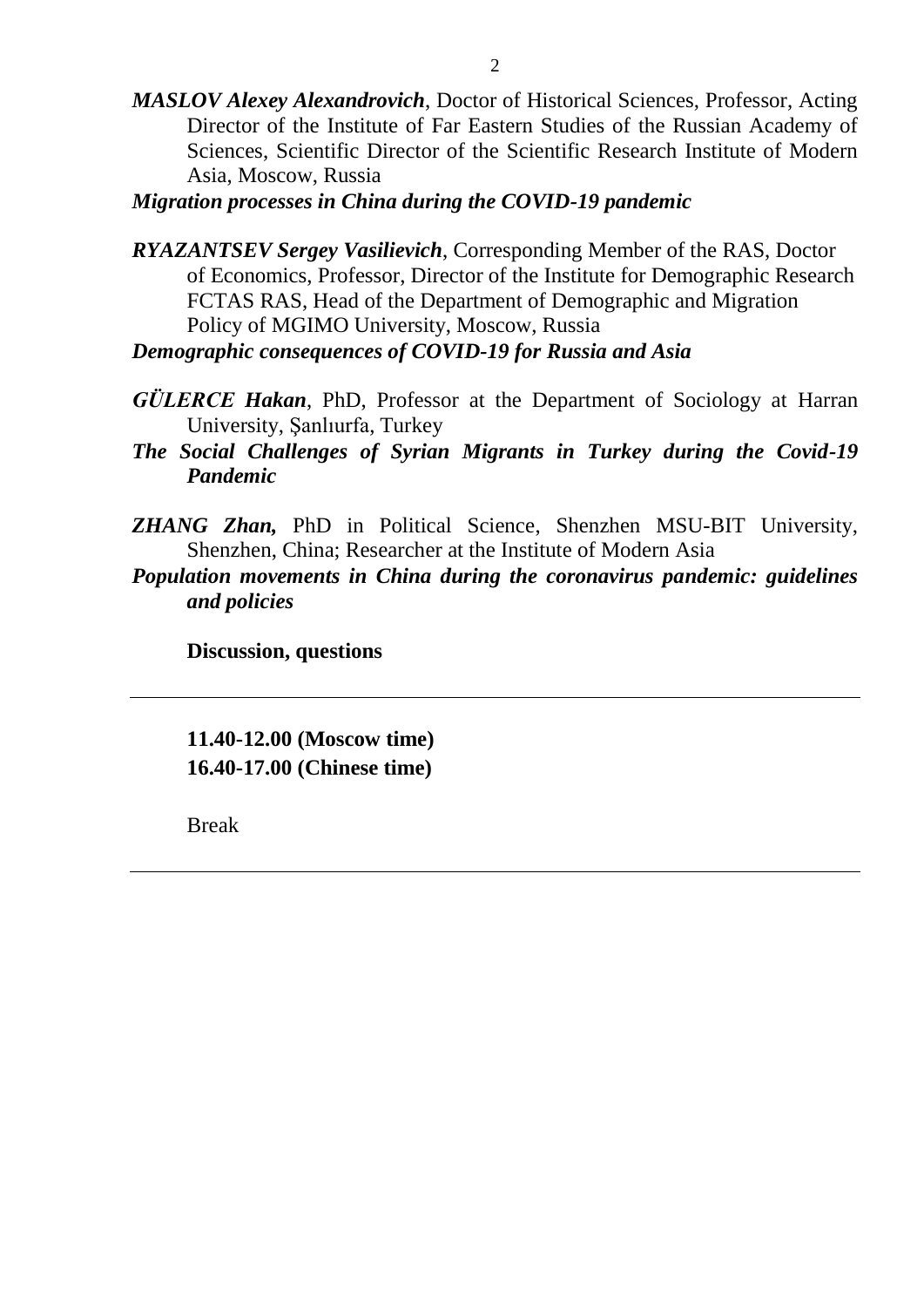**12.00-15.30 (Moscow time) 17.00-20.30 (Chinese time)**

**BREAKOUT SESSION** (presentations up to 10 minutes long)

#### **Moderator:**

*POPOVA Svetlana Mikhailovna,* PhD in Political Science, Leading Researcher at the Institute for Demographic Research FCTAS RAS, Moscow, Russia

- *BOYARKINA Anna Vladimirovna,* PhD in Political Science, Associate Professor of the Oriental Institute - School of Regional and International Studies of the Far Eastern Federal University, Vladivostok, Russia
- *PECHERITSA Vladimir Fedorovich,* Doctor of Historical Sciences, Professor of the Oriental Institute - School of Regional and International Studies of the Far Eastern Federal University, Vladivostok, Russia
- *Experience, problems and socio-economic consequences of mobility restriction policy of China in the outbreak of the COVID-19 pandemic*
- *MAKEEVA Svetlana Borisovna,* PhD in Historical Science, Leading Researcher at the Institute for Demographic Research FCTAS RAS, Moscow, Russia
- *Impact of the new COVID-19 pandemic on the economy and finances of Asian countries. China's 13th Five-Year Plan: Population and Labor Issues*
- *YUAN Quan,* PhD in Political Science, Lecturer at Institute of Social Sciences and Humanities of Harbin Engineering University, Harbin, China

*The situation of Chinese migrants in Russia during the COVID-19 pandemic*

- *LI Menglong,* Lecturer at Jilin University, Jilin, China
- *Consular protection of Chinese citizens abroad during a pandemic - the case of Chinese migrants in Russia*
- *YANIK Andrey Aleksandrovich,* PhD in Computer Science, Leading Researcher at the Institute for Demographic Research FCTAS RAS, Moscow, Russia
- *POPOVA Svetlana Mikhailovna,* PhD in Political Science, Leading Researcher at the Institute for Demographic Research FCTAS RAS, Moscow, Russia
- *Adaptive immigration regulation in China during the COVID-19 pandemic*
- *KHRAMOVA Marina Nikolaevna*, PhD in Physical and Mathematical Sciences, Deputy Director of the Institute for Demographic Research FCTAS RAS, Associate Professor of the Department of demographic and migration policy of MGIMO University, Moscow, Russia
- *Chinese and Vietnamese migrants in the regions of the Russian Far East during the COVID-19 pandemic*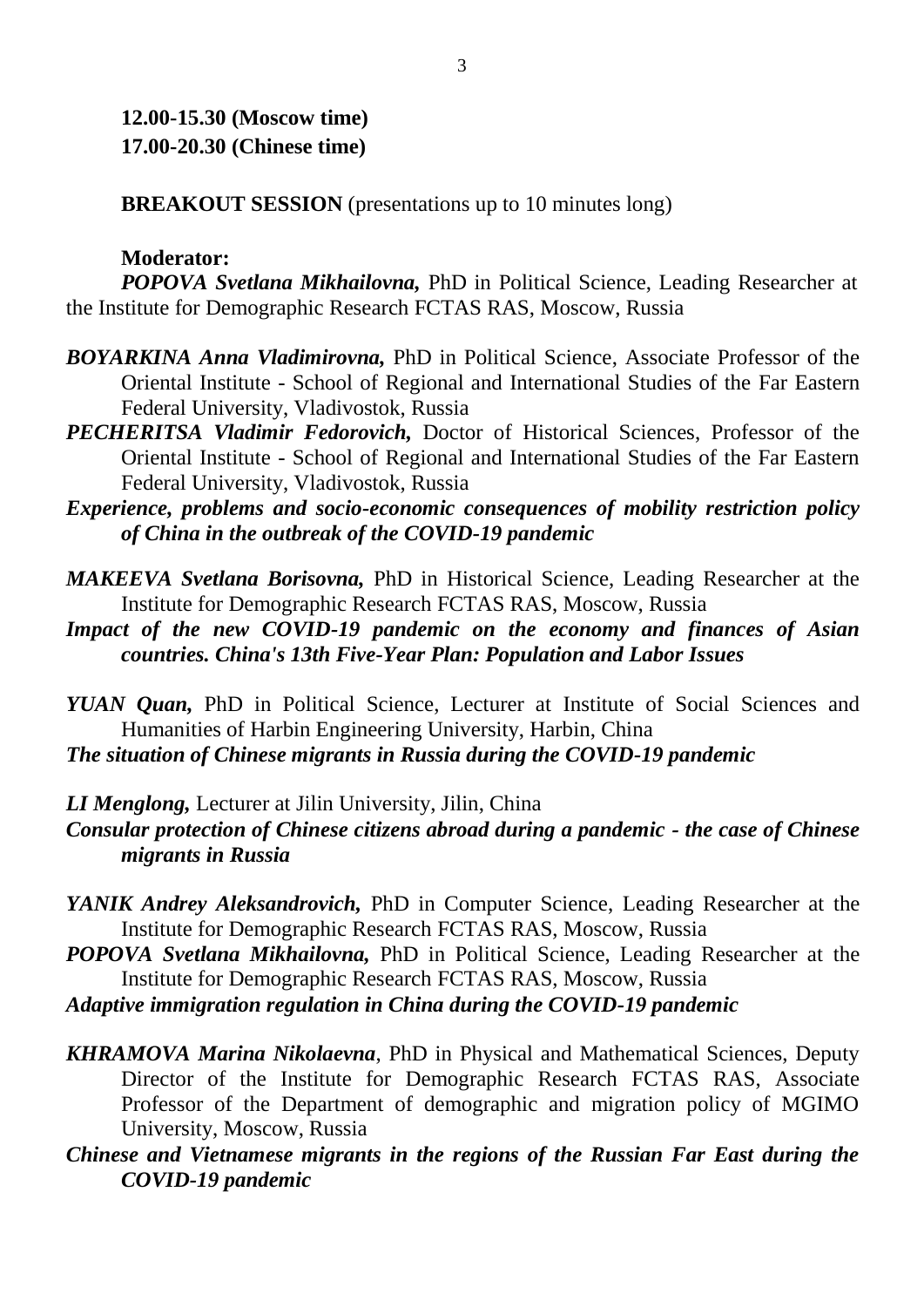- *DERYUGIN Pavel Petrovich,* Doctor of Sociological Sciences, Professor of the Department of Applied and Sectoral Sociology at Saint Petersburg State University, Saint Petersburg, Russia
- *Sociodynamics of market orientations of Chinese entrepreneurs*
- *KHOMIAKOV Dmitrii Mikhailovich,* Doctor of Technical Sciences, Professor, Head of the Department of Agroinformatics at Lomonosov Moscow State University, Moscow, Russia

*Food systems and migration flows in a new reality*

*MISHCHENKO Yana Vadimovna,* PhD in Economics, Senior Lecturer at Lomonosov Moscow State University; Senior Researcher at the Institute of Far Eastern Studies of the Russian Academy of Sciences, Moscow, Russia

*Japan and Migration Issues during the COVID-19 pandemic*

- *SANZHIEVA Ayana Dugarovna,* Master of Political Science, Researcher at the Scientific Research Institute of Modern Asia, Moscow, Russia *Immigration in Japan during COVID-19 pandemic*
- *ROSTOVSKAYA Tamara Kerimovna,* Doctor of Sociology, Professor, Deputy Director of the Institute for Demographic Research FCTAS RAS, Moscow, Russia
- *TOLMACHEV Daniil Petrovich,* Post-Graduate Student, Institute for Demographic Research FCTAS RAS, Moscow, Russia
- *Social adaptation of elderly Muscovites during the COVID-19 pandemic*
- *BALDANOVA Rajana Aleksandrovna,* Deputy Director of the Research Institute of Modern Asia, Moscow, Russia
- *Africanophobia in China during the COVID-19 pandemic: myths and reality*
- *RAMOV Shamil Amirovich,* Researcher at the Scientific Research Institute of Modern Asia, Moscow, Russia
- *Rising unemployment amid the economic crisis caused by the COVID-19 pandemic as one of the factors stimulating internal migration*
- *MATAFONOVA Yulia Anatolyevna,* PhD in Political Science, Associate Professor of the Department of State, Municipal Administration and Policy at the Trans-Baikal State University, Chita, Russia
- *Migration decline in the population of the Trans-Baikal Territory as an indicator of the instability of the regional political system (before and during the pandemic)*
- *MISHCHUK Svetlana Nikolaevna,* PhD in Economics, Leading Researcher at the Institute for Demographic Research FCTAS RAS, Moscow, Russia; Leading Researcher at the Institute for Comprehensive Analysis of Regional Problems, Far East Branch of the Russian Academy of Sciences, Birobidzhan, Russia

*The Chinese Factor in Agriculture in the Jewish Autonomous Region: 2000-2020*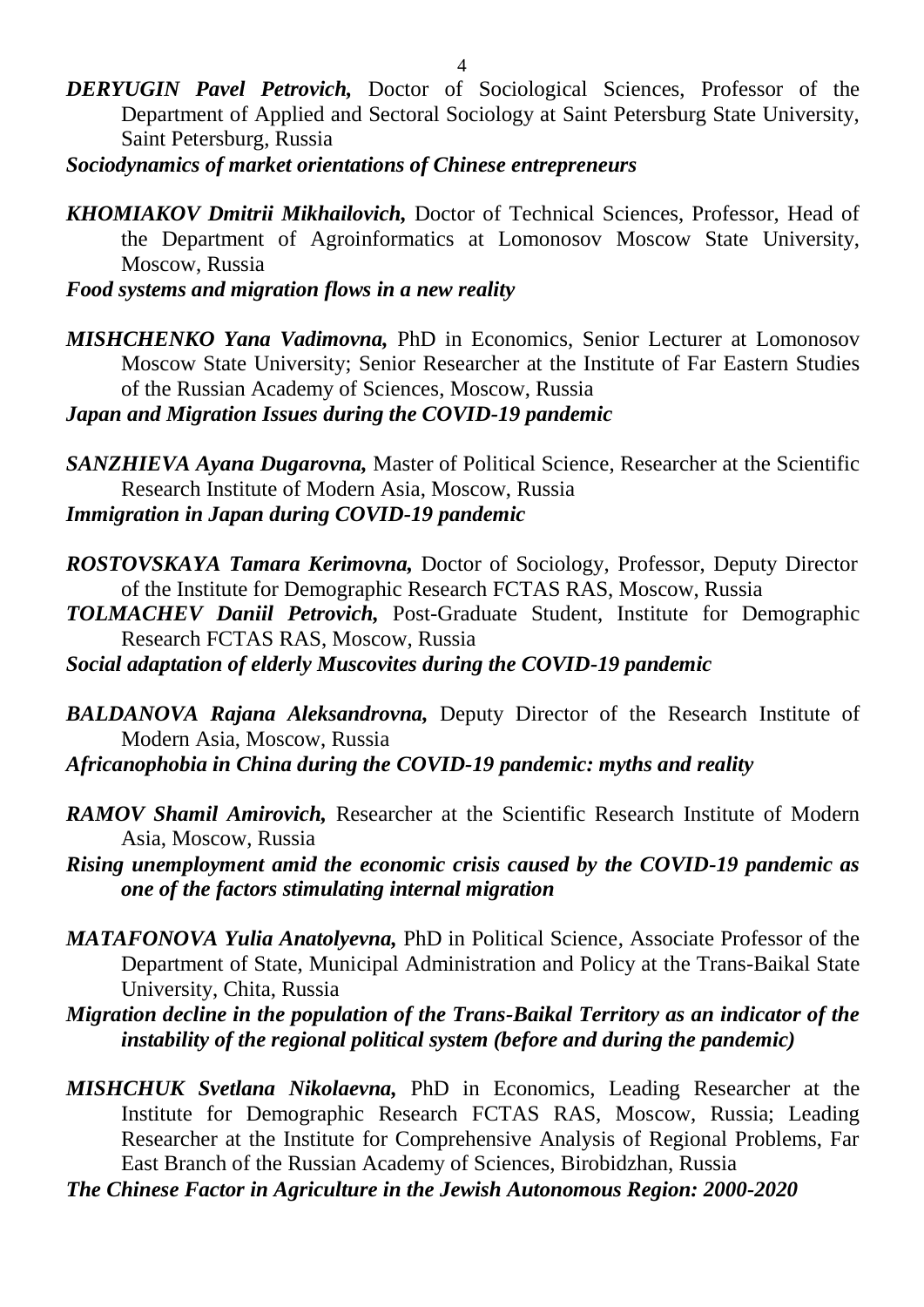- *TALALOVA Larisa Nikolaevna,* Doctor of Pedagogical Sciences, Head of Department of Russian Language and General Disciplines at the State University of Management, Moscow, Russia
- *Individual Educational Dimensions within the Structure of Academic Exchange Programs*
- *BRUSENTSEVA Ekaterina Valerievna,* Researcher at the Scientific Research Institute of Modern Asia, Moscow, Russia

*Specificity of migration in South Asia before and during the pandemic*

- *MOISEEVA Evgeniya Mikhailovna,* PhD student, junior researcher at the Institute for Demographic Research FCTAS RAS, Moscow, Russia *Environmental Migration in Asia During the COVID-19 Pandemic*
- *ANGE,* PhD student at the Institute for Demographic Research FCTAS RAS, Moscow, Russia

*Impact of the COVID-19 pandemic on the migration of the PRC population*

*ZAIKOV Andrey Sergeevich,* student at Lomonosov Moscow State University, Moscow, Russia

*The influence of COVID-19 pandemic on internal migration between urban and rural areas in Vietnam*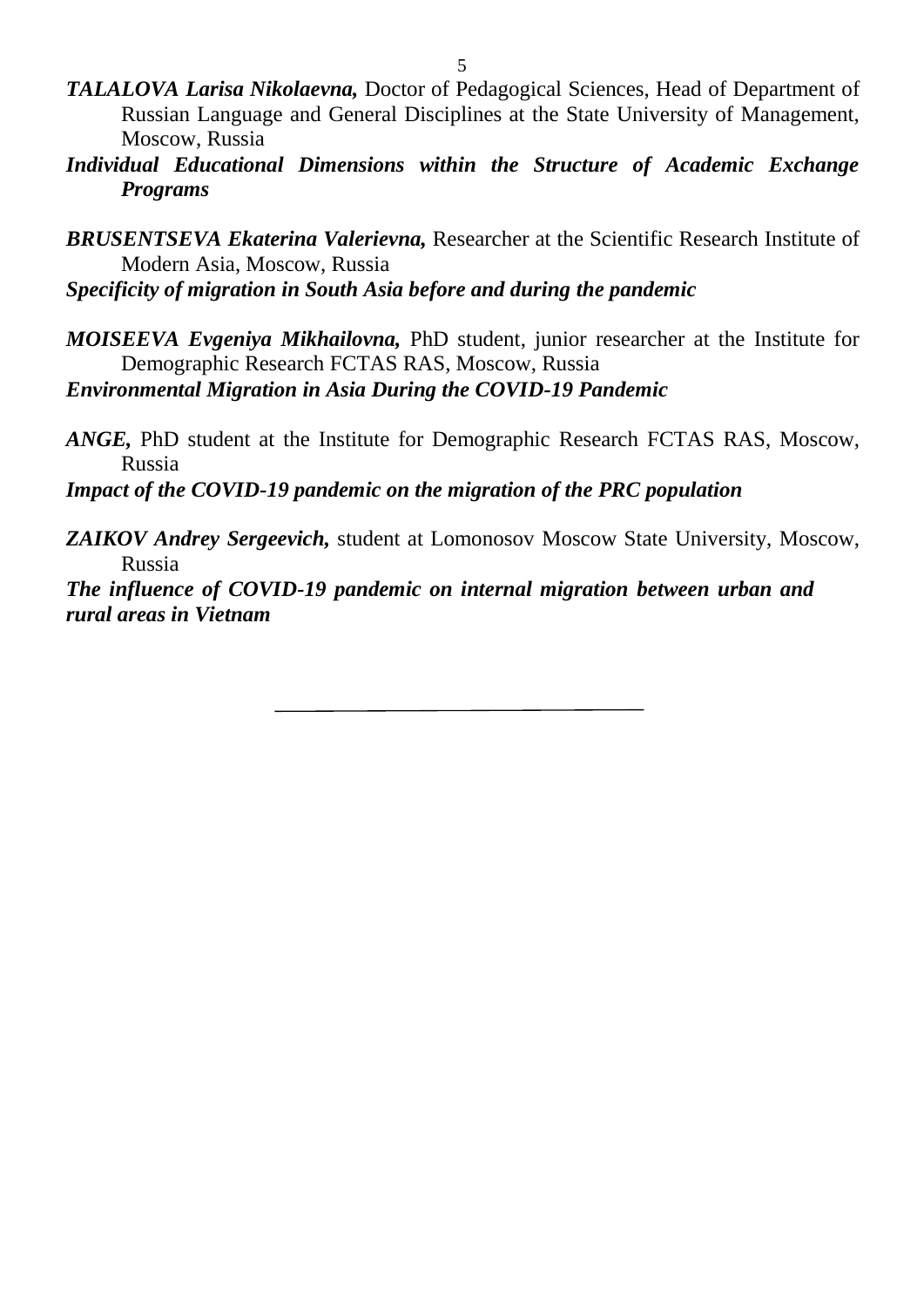#### **УЧАСТНИКИ КОНФЕРЕНЦИИ / FREE LISTENERS**

- АЛЫМБАЕВА Аида Аалы (ALYMBAEVA Aida), аспирант, Институт социальной антропологии Макса Планка, ФРГ (PhD Candidate, Max Planck Institute for Social Anthropology, Germany)
- АНДРЕЯНОВА Елена Леонидовна (ANDREYANOVA Elena), кандидат экономических наук, доцент, Иркутский научный центр Сибирского отделения РАН (PhD, Associate Professor, Irkutsk scientific center of Siberian Branch of Russian Academy of Sciences, Russia)
- ВАН Жуй (WANG Rui), аспирант, Экономический факультет Московского государственного университета имени М.В. Ломоносова, КНР-Россия (postgraduate student, Faculty of Economics, Lomonosov Moscow State University, China-Russia)
- ГРИШАНОВА Александра Георгиевна (GRISHANOVA Aleksandra), кандидат экономических наук, ведущий научный сотрудник Института демографических исследований ФНИСЦ РАН (PhD, leading researcher, Institute for Demographic Research FCTAS RAS, Russia)
- ДОАН Алексей (DOAN Alexey), студент, Российский государственный социальный университет, Россия (student, Russian State Social University, Russia)
- КОЛЕСНИКОВ Юрий Александрович (KOLESNIKOV Iurii), эксперт, Министерство иностранных дел Российской Федерации (expert, Ministry of Foreign Affairs of the Russian Federation, Russia)
- ЛАТЫШЕВ Кирилл (LATYSHEV Kirill), студент, Московский государственный педагогический университет, Россия (student, Moscow State Pedagogical University, Russia)
- ЛЕБЕДИНЦЕВА Любовь Александровна (LEBEDINTSEVA Liubov), доктор социологических наук, доцент, Санкт-Петербургский государственный университет, Россия (Doctor of Sciences, Associate Professor, Saint Petersburg State University, Russia)
- МАКСИМОВ Егор (MAXIMOV Yegor), студент, Российский государственный социальный университет, Россия (student, Russian State Social University, Russia)
- МЕНДОСА Антонио (MENDONÇA António), кандидат наук, исследователь, Институт географии и пространственного планирования Лиссабонского Университета, Португалия (PhD. Researcher, The Institute of Geography and Spatial Planning of the University of Lisbon, Portugal)
- МИРОШНИКОВА Дарья (MIROSHNIKOVA Daria), студентка, Российский государственный социальный университет, Россия (student, Russian State Social University, Russia)
- ПИСКУНОВ Сергей Александрович (PISKUNOV Sergey), доктор исторических наук, профессор кафедры истории России и специальных исторических дисциплин Благовещенского государственного педагогического университета, Россия (Doctor of Sciences, Professor of the Department of Russian History and Special Historical Disciplines, Blagoveshchensk State Pedagogical University, Russia)
- РЖАЕВА Анжелика (RZAEVA Anzhelika), студентка, Российский государственный социальный университет, Россия (student, Russian State Social University, Russia)
- РЫБАКОВА Марина Владимировна (RYBAKOVA Marina), доктор социологических наук, Московский государственный университет имени М.В.Ломоносова, Россия (Doctor of Sciences, Lomonosov Moscow State University, Russia)
- САВИНА Зоя (SAVINA Zoia), студентка, Севастопольский государственный университет, Россия (student, Sevastopol State University, Russia)
- СЕРЕГИНА Маргарита (SEREGINA Margarita), ассистент программы, Посольство Канады в России (Program assistant, Embassy of Canada, Russia)